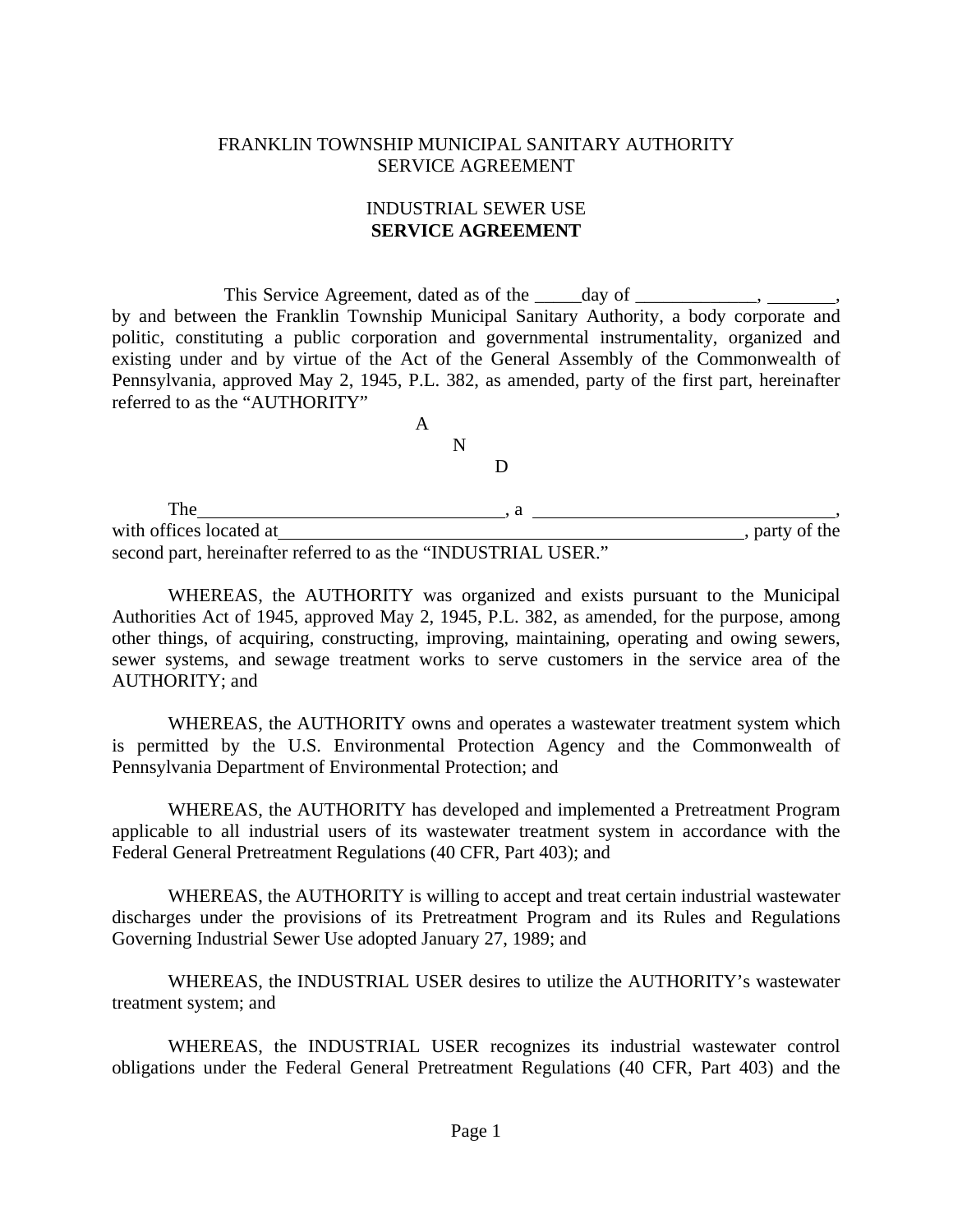AUTHORITY's Rules and Regulations Governing Industrial Sewer Use, and desires to cooperate with the AUTHORITY in all matters of mutual interest; and

 WHEREAS, the INDUSTRIAL USER has properly filed an application with the AUTHORITY for permission to discharge certain industrial wastewaters into the AUTHORITY's collection and transportation system for the purpose of treatment at the AUTHORITY's water pollution control plant; and

 WHEREAS, the AUTHORITY is desirous of entering into this Service Agreement with the INDUSTRIAL USER, and the INDUSTRIAL USER is willing to enter into the same with the AUTHORITY upon the terms, covenants and conditions as hereinafter provided.

 NOW THEREFORE, the AUTHORITY and the INDUSTRIAL USER intending to be legally bound hereby, do mutually covenant and agree as follows:

### **SECTION I - COVENANTS OF THE AUTHORITY**

- 1. The AUTHORITY agrees to accept under the conditions and provisions of this Service Agreement those industrial wastes identified in the industrial waste discharge application dated submitted to the AUTHORITY by the INDUSTRIAL
- USER,

.

and identified as

2. The AUTHORITY shall not be responsible for the removal or treatment of any non biodegradable or other priority pollutants contributed by the INDUSTRIAL USER that may pass through the treatment plant and their subsequent discharge to the receiving stream. If such discharge is in violation of any existing or future requirements of either the U.S. Environmental Protection Agency or the Pennsylvania Department of

#### Environmental

 Protection, the INDUSTRIAL USER shall be responsible for the removal or treatment of said pollutants prior to their discharge to the AUTHORITY's sewer system.

- 3. The AUTHORITY agrees to control and regulate the industrial waste discharge from the INDUSTRIAL USER in a manner similar to any other industrial user and in accordance with the provisions of the AUTHORITY's Rules and Regulations Governing Industrial Sewer Use.
- 4. The AUTHORITY will prepare monthly a service invoice for providing services to the INDUSTRIAL USER based on the results of the incoming water meter readings or actual measured discharge flows and average suspended solids, ammonia nitrogen, phosphorus, and  $BOD<sub>5</sub>$  concentrations and other concentrations which may be hereafter adopted by

the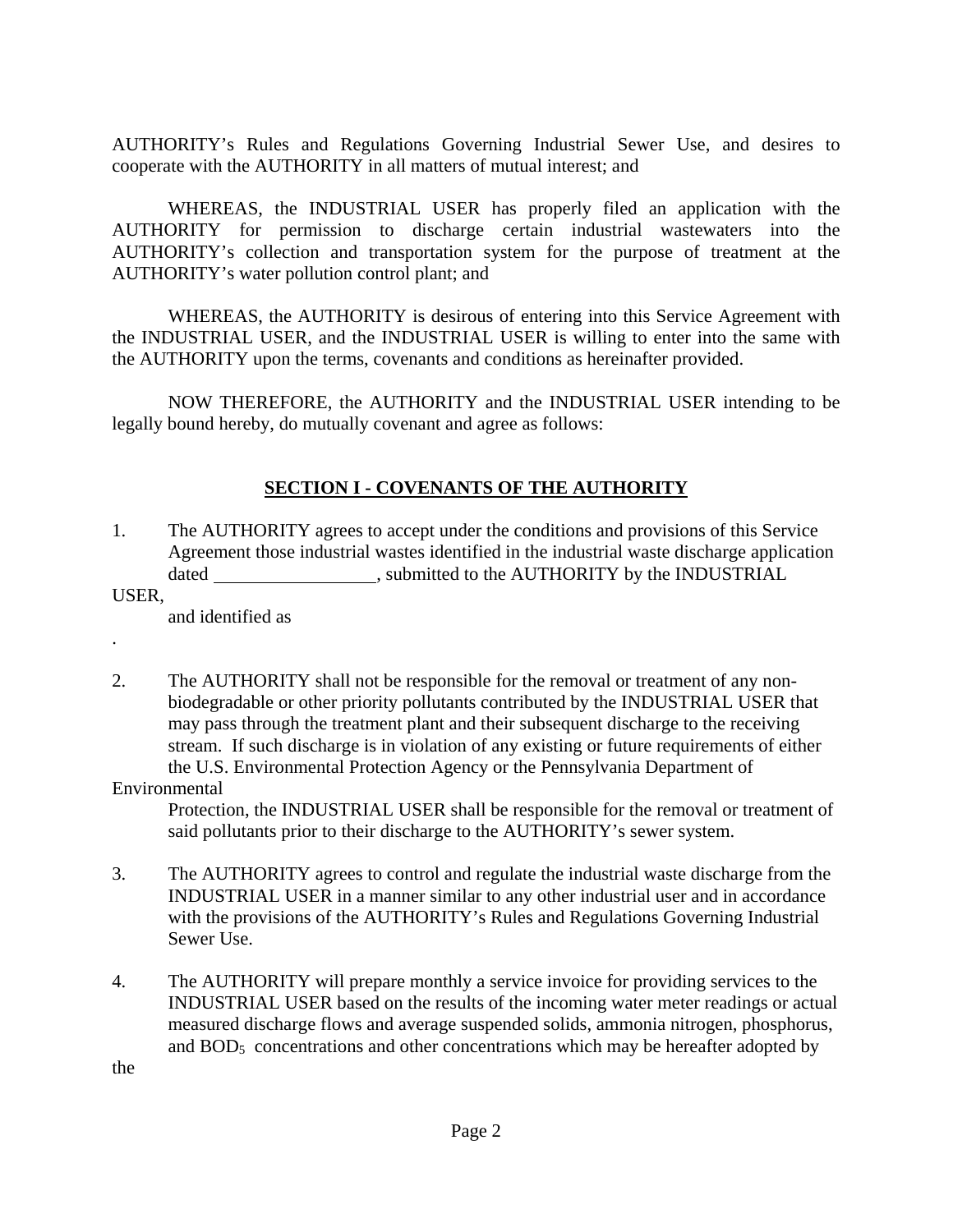AUTHORITY. The total flow quantity over a three-month period will be utilized as the

flow

 value. Surcharges for excessive suspended solids loadings, ammonia nitrogen loadings, phosphorus loadings, and/or  $BOD_5$  will be based on a three-month average of the concentration (in mg/L) of the parameter and the three-month total flow volume. All

#### service

 charges and fees will be based upon the rates outlined in the latest schedule of sewer rates.

## **SECTION II - COVENANTS OF THE INDUSTRIAL USER**

1. The INDUSTRIAL USER agrees to abide by all of the provisions and requirements of the

 General Rules and Regulations Governing Sewage Service and the Rules and Regulations Governing Industrial Sewer Use adopted by the AUTHORITY or may be hereafter

adopted

by the AUTHORITY.

### **Discharge Limitations**

- 2. The INDUSTRIAL USER agrees not to discharge or to contribute to the AUTHORITY's system any of the pollutants or substances prohibited by Section 301 of Article III of the AUTHORITY's Rules and Regulations Governing Industrial Sewer Use.
- 3. The INDUSTRIAL USER shall limit the wastewater discharge to a maximum flow of gallons for any one (24-hour period) and an average daily flow of

gallons

per day for any month. The maximum rate of discharge shall not exceed <u>sallons</u>

per

 minute during five hours and the rate of discharge shall be equalized or regulated to prevent shock or slug loadings on the AUTHORITY's system.

4. The quality of wastewater discharge from the INDUSTRIAL USER shall not exceed the following limits at any time:

## **SAMPLE**

| <b>Substance</b>                 | <b>Maximum Concentration</b> |
|----------------------------------|------------------------------|
| Temperature                      | 40<br>- C                    |
| pH                               | $6.0 - 9.0$                  |
| Oil & Grease (Freon Extractable) | 100 MG/L                     |
| <b>Phenolics</b>                 | $5.0$ MG/L                   |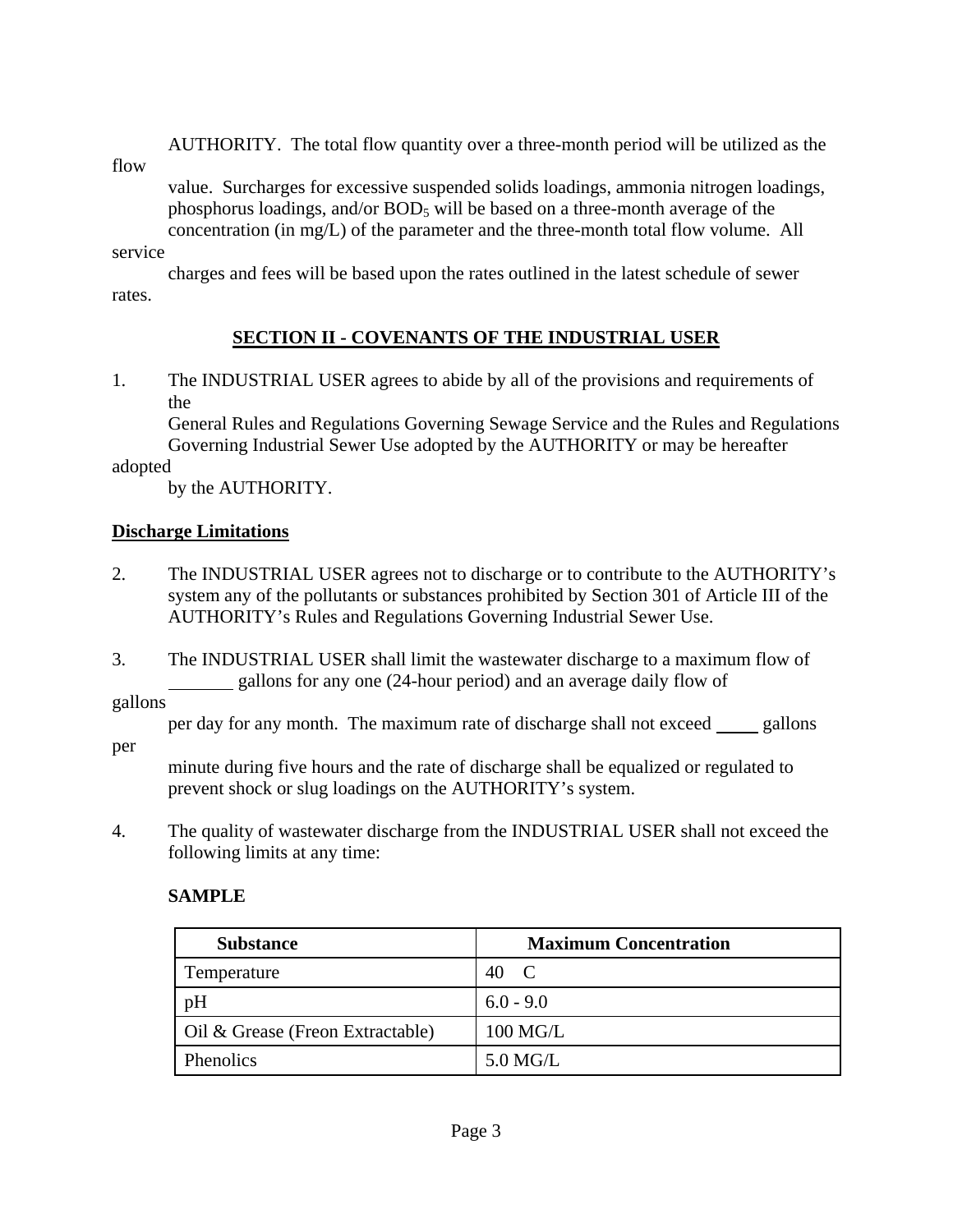| Sodium Chloride       | 10,000 MG/L                                  |
|-----------------------|----------------------------------------------|
| Sodium Sulfate        | 1,500 MG/L                                   |
| Chromium (Total)      | 1.60 MG/L                                    |
| Chromium (Hexavalent) | $0.14$ MG/L                                  |
| Cooper                | 2.07 maximum monthly avg./3.38 maximum daily |
| Zinc                  | $0.5$ MG/L                                   |
| Nickel                | $1.0$ MG/L                                   |
| Cadmium               | $0.5$ MG/L                                   |

| <b>Substance</b>                   | <b>Maximum Concentration</b>                 |
|------------------------------------|----------------------------------------------|
| Arsenic                            | $0.05$ MG/L                                  |
| Iron                               | $5.0$ MG/L                                   |
| Cyanide - Amenable to Chlorination | $0.14$ MG/L                                  |
| Cyanide - Total                    | $0.28$ MG/L                                  |
| <b>Barium</b>                      | $2.0$ MG/L                                   |
| Lead                               | $.05$ MG/L                                   |
| Silver                             | .024 maximum monthly avg./0.43 maximum daily |
| Mercury                            | $0.10$ MG/L                                  |
| Selenium                           | $0.05$ MG/L                                  |

5. The wastewater discharge from the INDUSTRIAL USER shall not exceed the following mass limits based upon a flow-proportioned composite sample of the discharge.

### **SAMPLE**

| <b>Parameter</b> | <b>Maximum Loading (LB's/Day)</b> |
|------------------|-----------------------------------|
| Copper           | $0.035$ LBS/DAY                   |
| Silver           | $0.004$ LBS/DAY                   |

6. The INDUSTRIAL USER agrees that the AUTHORITY shall have the right to revise these

 discharge limitations or requirements at any time during the term of this Service Agreement.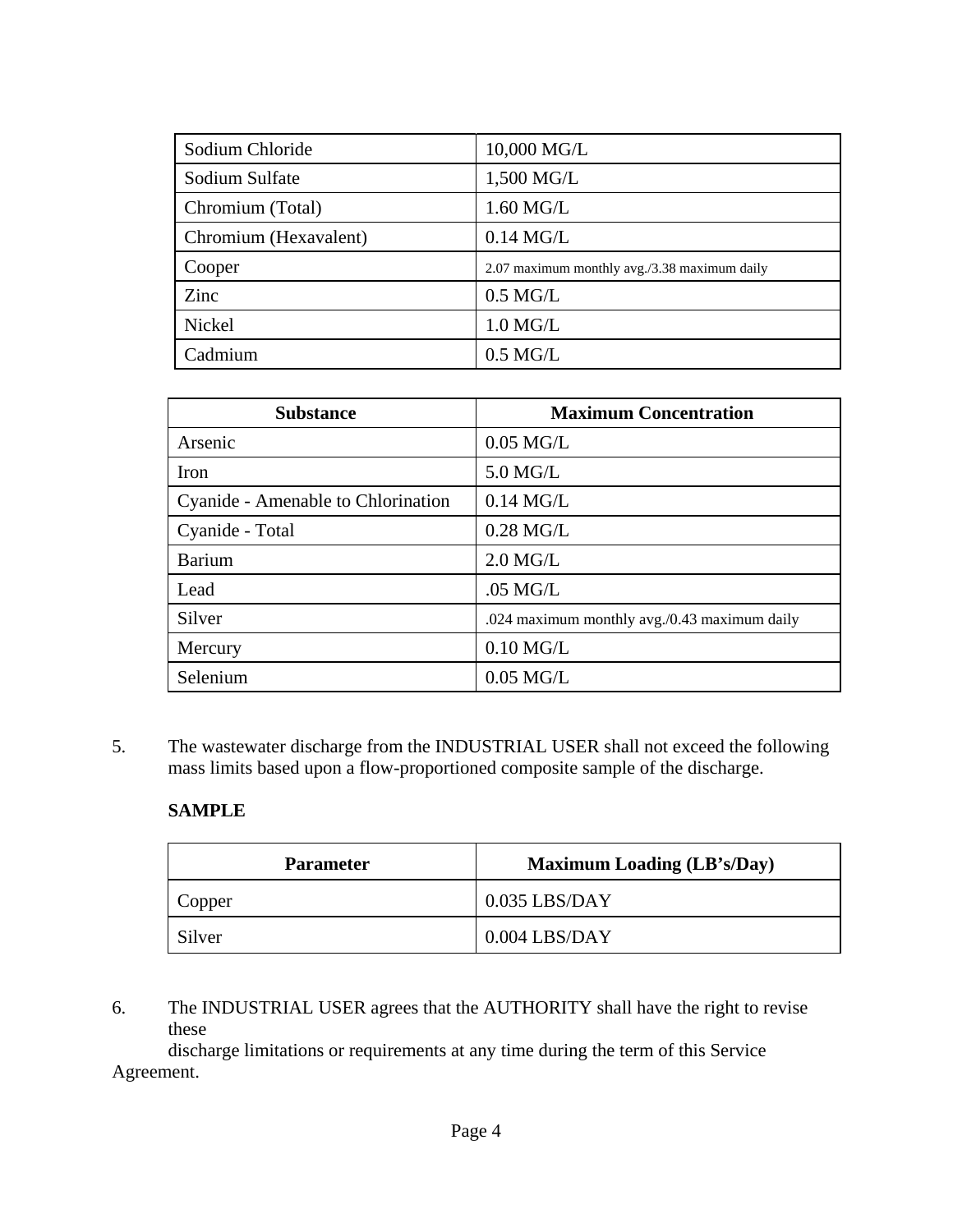Written notice of any proposed changes or modifications shall be issued to the INDUSTRIAL

USER by the AUTHORITY at least 30 days prior to the effective date of the change.

7. In the event that any applicable Federal Categorical Standards or State limitations shall be

 promulgated that are more stringent than the discharge limitations imposed by the AUTHORITY, the AUTHORITY shall notify the INDUSTRIAL USER of the more stringent standards and modify this Service Agreement to require the INDUSTRIAL

USER

to achieve compliance with the more stringent standards within the time period specified in the compliance schedule for the applicable standard.

## **Pretreatment Requirements**

- 8. The INDUSTRIAL USER agrees to provide necessary wastewater treatment facilities as required so that the user's discharge will comply with the discharge limitations specified in this Agreement and the AUTHORITY's Rules and Regulations Governing Industrial Sewer Use, and any more stringent Federal Categorical Pretreatment Standards or State standards that may be applicable to the INDUSTRIAL USER.
- 9. The INDUSTRIAL USER agrees to install, construct, provide, operate and maintain, at the user's own expense, the following facilities, in accordance with plans approved by the AUTHORITY, to pretreat the user's industrial wastes to a level acceptable to the AUTHORITY or to comply with applicable Federal Categorical Pretreatment Standards:
	- A. Flow equalization facilities or other discharge restrictions to prevent shock or slug loadings.
	- B. Neutralization facilities for pH adjustment of the industrial wastewater discharge.
	- C. Other facilities or processes as specified below:

## **Monitoring Facilities**

10. The INDUSTRIAL USER agrees to install and maintain, at the user's own expense, the following sampling, measuring, monitoring and observation facilities in accordance with plans approved by the AUTHORITY:

 A. A suitable control manhole (or manholes) designated as Control Manhole No. 1 (etc.) located on the INDUSTRIAL USER's connecting sewer to the AUTHORITY's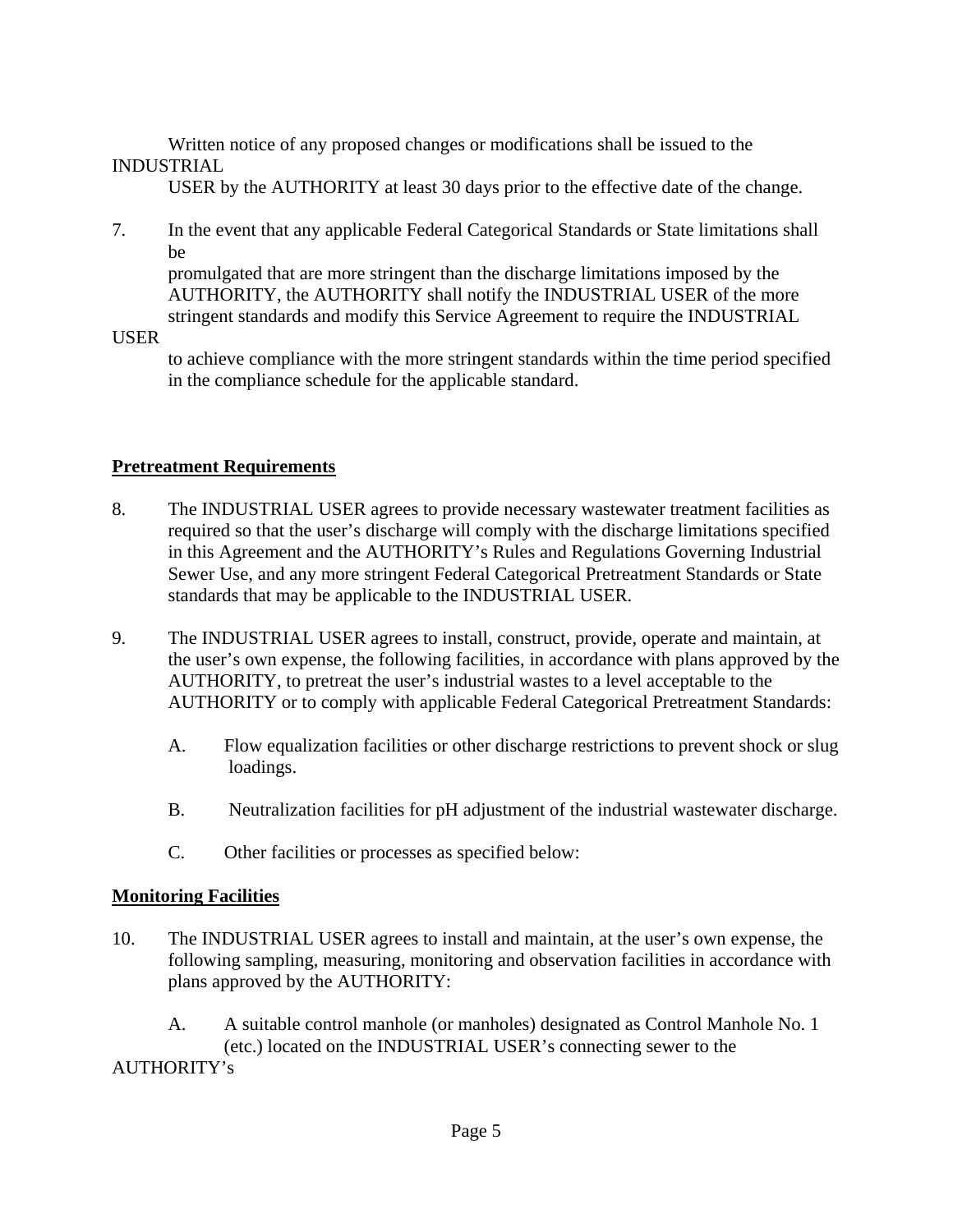system. Such manhole(s) shall provide suitable access to the user's wastewater stream for collecting representative samples of the discharge flow.

- B. A flow metering manhole or installation and equipment capable of continuously monitoring and recording the INDUSTRIAL USER's discharge flow.
- C. A continuously recording pH meter installation capable of continuously monitoring and recording the pH of the INDUSTRIAL USER's discharge flow.
- D. An automatic composite sampler or installation with flow-proportioning capabilities to collect representative samples of the INDUSTRIAL USER's discharge flow.
- E. Suitable sampling equipment as necessary to collect grab samples of the INDUSTRIAL USER's discharge flow.
- 11. The INDUSTRIAL USER shall arrange to have any flow metering equipment or other required monitoring instruments inspected and calibrated at his own expense, on an

### annual

basis by a person or persons qualified in the calibration of such meters and approved by

the

 AUTHORITY. A copy of the inspection and calibration service or work order, certified by

 such person or persons, shall be forwarded to the AUTHORITY. The AUTHORITY or their designated representative shall have access to and the right to inspect such meters at their

discretion while being accompanied by a representative of the INDUSTRIAL USER.

# **Self-Monitoring Requirements**

12. The INDUSTRIAL USER agrees to effectively monitor at the user's own expense the quantity and quality of the industrial wastewater discharge to the AUTHORITY's system. Samples shall be collected and analyzed for the following parameters according to the following schedule:

# **SAMPLE**

| <b>PARAMETER</b> | <b>FREQUENCY</b> | <b>TYPE OF SAMPLE</b> |
|------------------|------------------|-----------------------|
| Copper           | $1$ /week        | Composite             |
| Silver           | $1$ /week        | Composite             |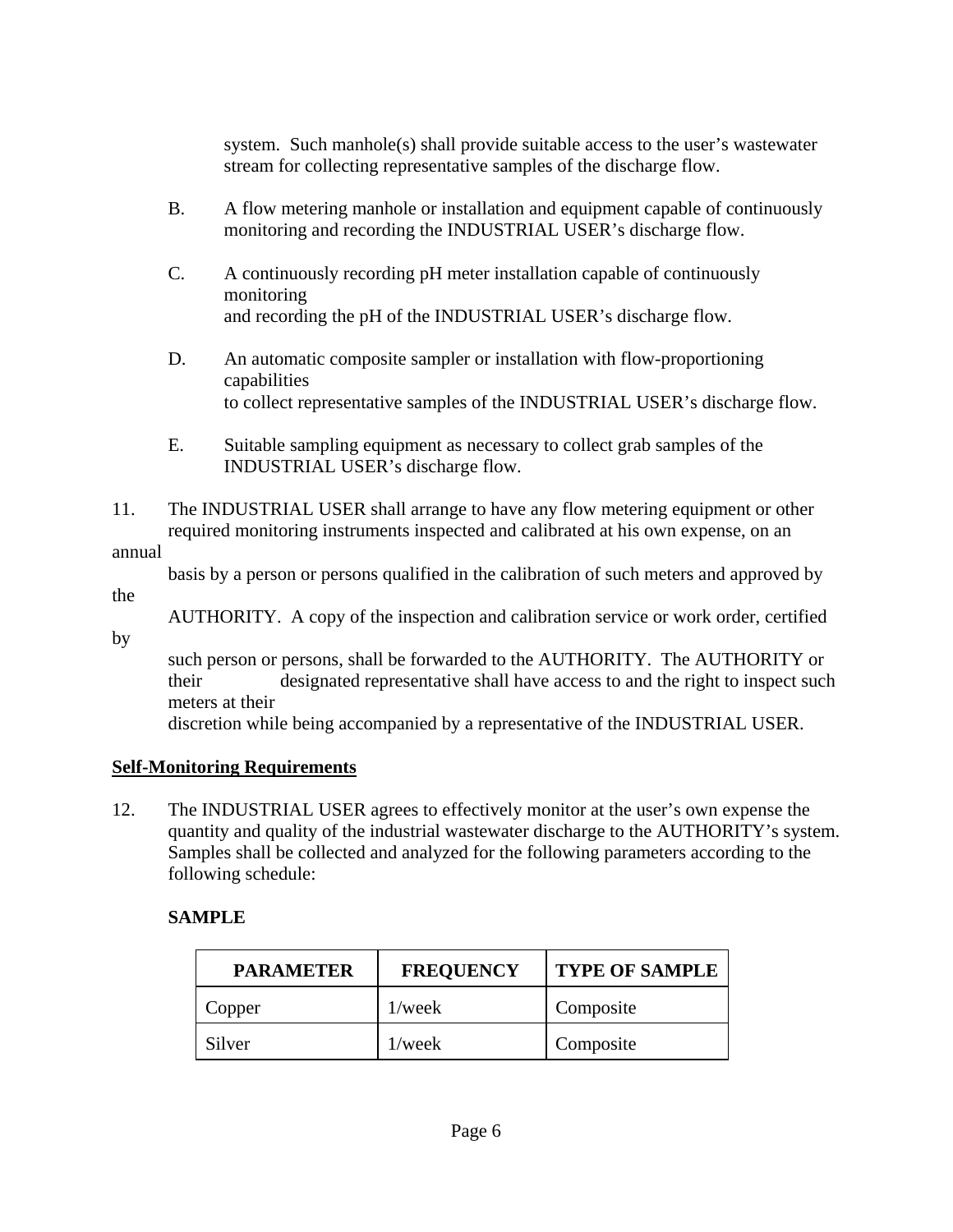| Cadmium      | 1/month    | Composite               |
|--------------|------------|-------------------------|
| Chromium (T) | $1/m$ onth | Composite               |
| Zinc.        | $1/m$ onth | Composite               |
| Lead         | $1/m$ onth | Composite               |
| Nickel       | $1/m$ onth | Composite               |
| Cyanide      | $1/m$ onth | Composite               |
| Flow         | $1$ /week  | <b>Total Daily Flow</b> |

13. All samples and measurements taken as required herein shall be representative of the volume and nature of the wastes normally discharged by the INDUSTRIAL USER. All sampling and analyses shall be performed in accordance with the appropriate procedures established by the U.S. Environmental Protection Agency pursuant to Section 304(g) of the Clean Water Act as contained in 40 CFR, Part 136, as amended, and are subject to approval by the AUTHORITY.

### **Reporting Requirements**

- 14. The INDUSTRIAL USER agrees to submit to the AUTHORITY the self-monitoring data required as a condition of this Agreement. Monitoring data shall be summarized on a monthly average basis in a monthly discharge monitoring report to be submitted to the AUTHORITY. A discharge monitoring report properly completed, and signed by an authorized representative of the INDUSTRIAL USER, must be submitted within 15 days after the end of each monthly reporting period.
- 15. The INDUSTRIAL USER agrees to submit to the AUTHORITY any compliance reports required by any applicable Federal Categorical Pretreatment Standards according to the provision of Section 411 of Article IV of the AUTHORITY's Rules and Regulations Governing Industrial Sewer Use.

#### **Accidental Discharges**

16. The INDUSTRIAL USER agrees to provide and maintain, at the user's own expense, facilities to protect the AUTHORITY's system from all spills or discharges of any materials or substances prohibited or regulated by the AUTHORITY. The

#### INDUSTRIAL

USER agrees to submit to the AUTHORITY a plan to provide this protection in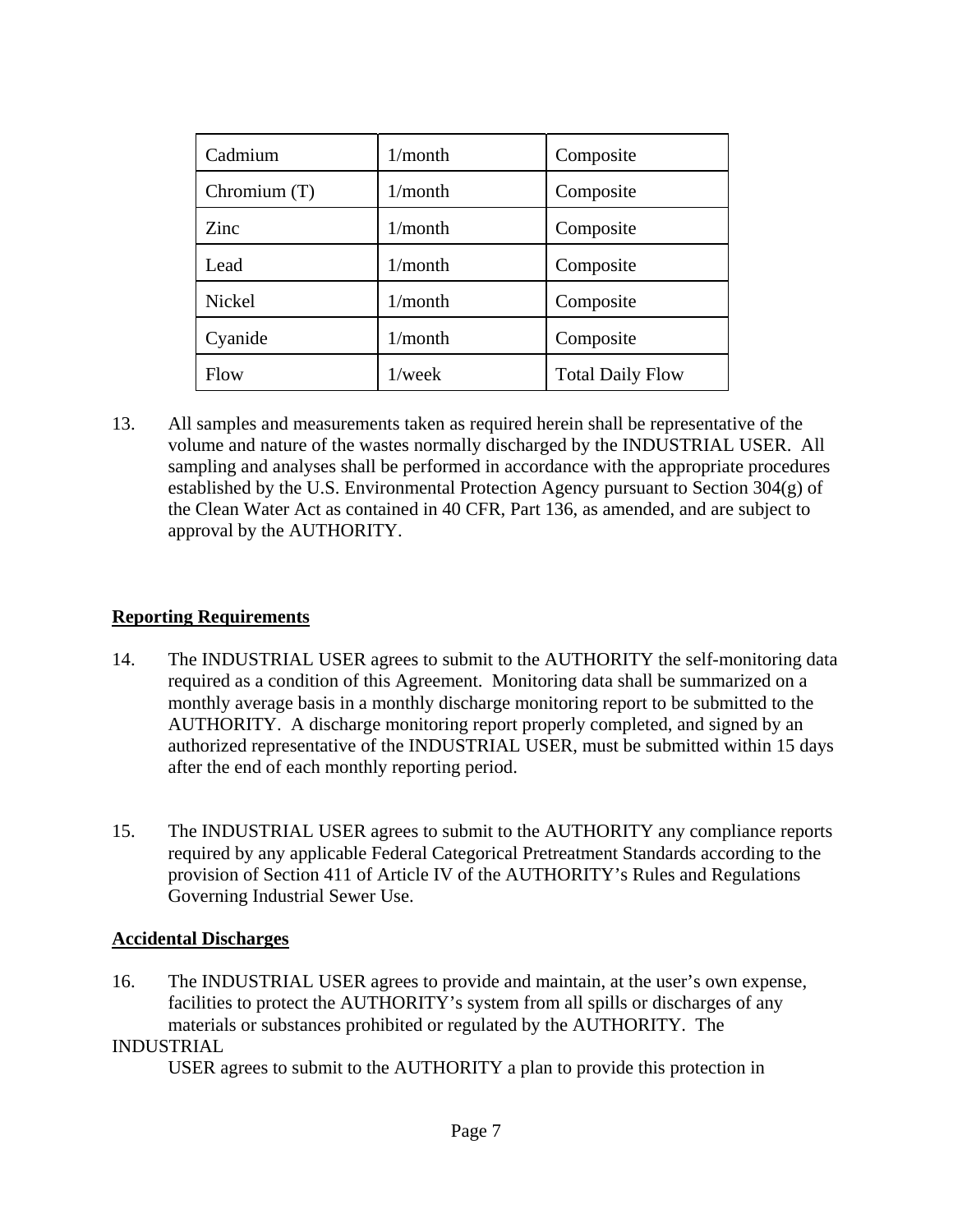accordance

 with Section 310 of the Article III of the AUTHORITY's Rules and Regulations Governing

Industrial Sewer Use.

17. In the event of any such discharge or spill, the INDUSTRIAL USER agrees to immediately telephone and notify the AUTHORITY and/or the AUTHORITY's treatment plant, and

to

comply with the other reporting requirements of Section 311 of the AUTHORITY's

Rules

and Regulations Governing Industrial Sewer Use.

# **SECTION III - GENERAL PROVISIONS**

 All terms and provisions of the Rules and Regulations Governing Industrial Sewer Use are incorporated herein and this agreement shall be interpreted in accordance therewith.

## **Inspection and Sampling**

1. The INDUSTRIAL USER shall allow the AUTHORITY or its designated representative(s)

 ready access at all times to all parts of the user's premises necessary for the purpose of inspection, sampling, measuring, records examination (with the right to copy) or review

the

 performance of any of the duties. The right of entry and access shall include on-site inspection of any pretreatment or sewer facilities, and on-site monitoring facilities

## installed

 as a condition of this Service Agreement, and any premises where pertinent compliance records are maintained and located. The AUTHORITY or its designated

### representative(s)

 shall have the right to set up on the user's property any such devices as are necessary to conduct sampling, inspection, compliance monitoring and/or metering operations.

2. Where the INDUSTRIAL USER has security measures in force which would require proper

 identification and clearance before entry onto their premises, the user shall make the necessary arrangements with their security personnel such that upon presentation of

suitable

 identification, personnel from the AUTHORITY, any designated representatives(s) of the AUTHORITY, will be permitted to enter, without delay, for the purposes of performing specific inspection responsibilities.

## **Non-Transferability**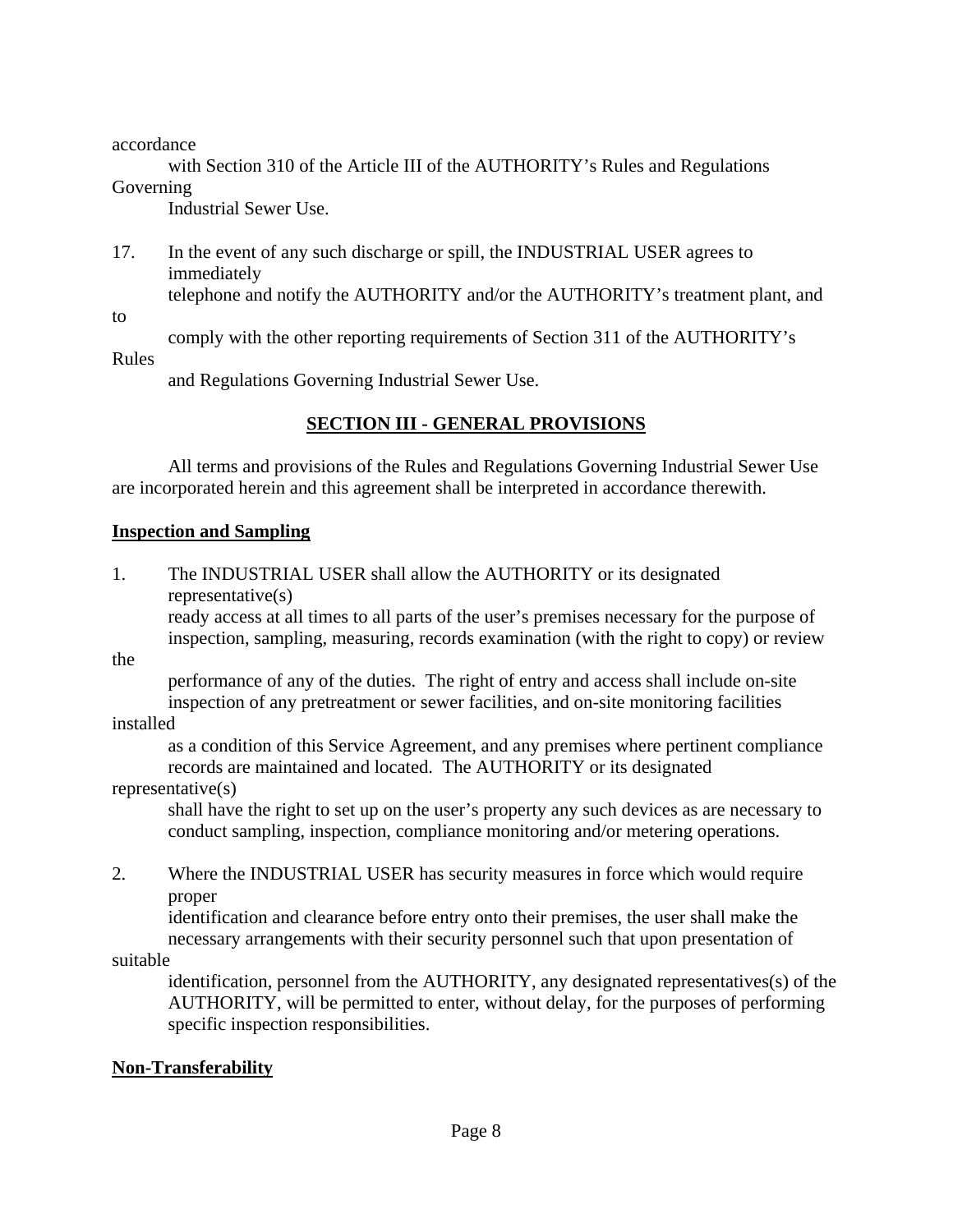3. The INDUSTRIAL USER agrees not to assign or transfer this Service Agreement to any new owner, new user, different premises, or a new or changed operation or process without

 written approval from the AUTHORITY. In the event of a change in control or ownership

 of the facilities from which the authorized industrial discharges emanates, the INDUSTRIAL

 USER shall notify the succeeding owner or user of the existence of this Service Agreement

 by letter and forward a copy of this letter to the AUTHORITY. Any succeeding owner or user shall comply with the terms and conditions of this Service Agreement until such

time

as a new Service Agreement is executed between the AUTHORITY and the new user.

## **Service Agreement Duration**

4. The term of this Service Agreement shall be for a period of five (5) years from the date of execution hereof.

# **Service Agreement Renewal**

5. This Service Agreement may be renewed for a new term provided the AUTHORITY has not

terminated this Agreement in accordance with the provisions of the AUTHORITY's

Rules

 and Regulations Governing Industrial Sewer Use. In order to renew this Agreement, the INDUSTRIAL USER must submit a renewal application in accordance with Section 409 of said Rules and Regulations.

# **Modification of Service Agreement**

6. The INDUSTRIAL USER agrees that the AUTHORITY shall have the right to modify or amend the requirements of this Service Agreement during the term of the Agreement if the

 limitations or requirements of the AUTHORITY's Rules and Regulations are modified. The INDUSTRIAL USER shall be notified in writing of any proposed changes at least 30 days prior to the effective date of the change.

# **Violations**

7. The INDUSTRIAL USER and the AUTHORITY agree that any violations of this Service Agreement or the AUTHORITY's Rules and Regulations shall be handled in accordance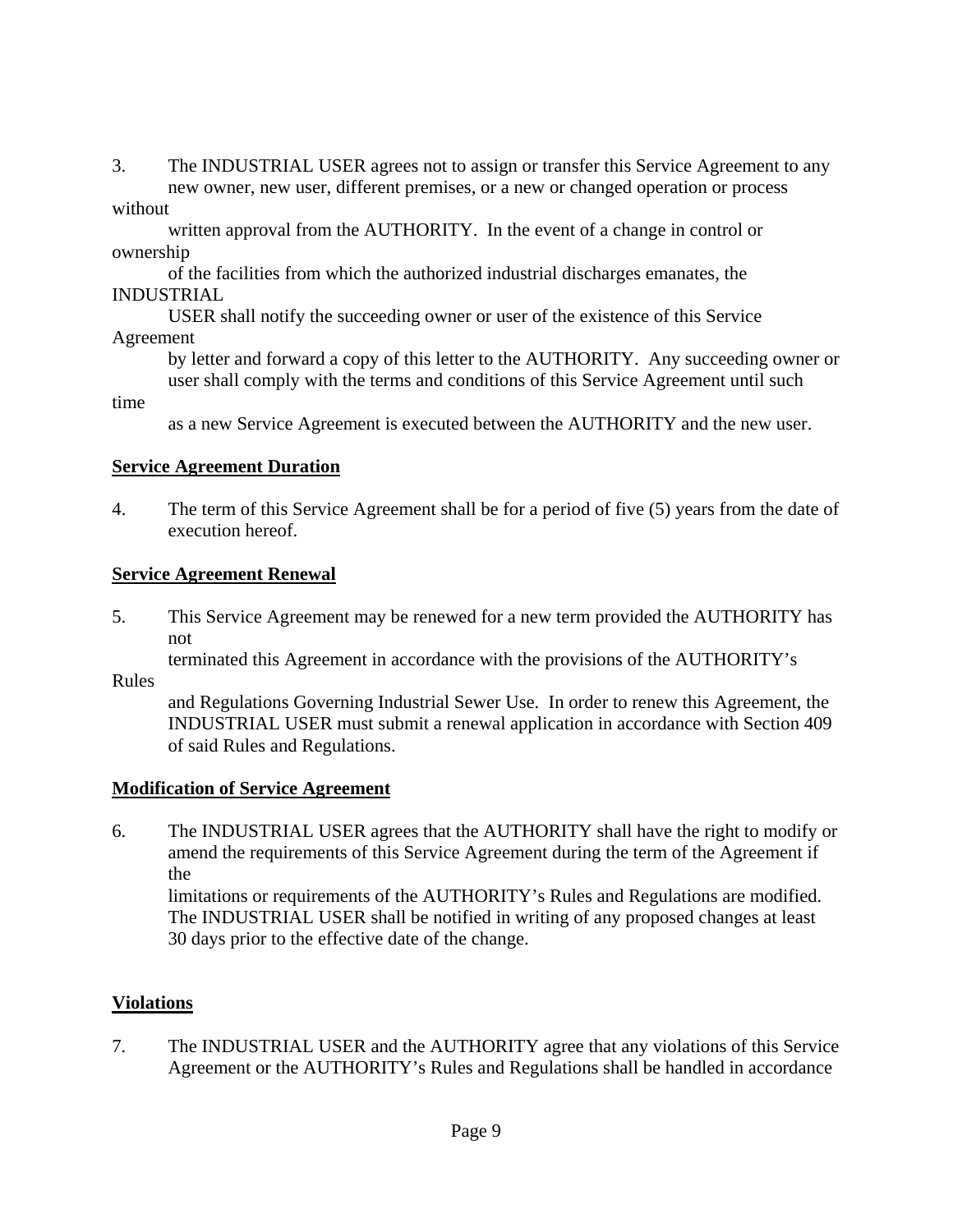with the procedures outlined in Article VI of the AUTHORITY's Rules and Regulations Governing Industrial Sewer Use.

8. The INDUSTRIAL USER and the AUTHORITY acknowledges that the INDUSTRIAL USER shall be subject to both criminal penalties and civil penalties for violations of this Agreement or the AUTHORITY's Rules and Regulations as specified in said Rules and Regulations.

## **Termination of Service Agreement**

9. The INDUSTRIAL USER agrees that the AUTHORITY may terminate this Service Agreement, or deny renewal of this Agreement, and suspend sewage service to the INDUSTRIAL USER as a means of enforcement according to the conditions and procedures detailed in Article VI of the AUTHORITY's Rules and Regulations Governing Industrial Sewer Use. The AUTHORITY shall not be subject to any claim of the INDUSTRIAL USER arising from the AUTHORITY's exercise of this right of termination, denial, or suspension.

### **Indemnification**

10. The INDUSTRIAL USER agrees to undertake the defense of the AUTHORITY with respect to alleged liability for; and to indemnify and hold harmless the AUTHORITY and agents and authorized representatives of the AUTHORITY from and against; any loss, damages, cost or expense which the AUTHORITY may suffer or sustain or be threatened with liability for, arising on account of or related to any third party claim against the AUTHORITY based upon the AUTHORITY's acceptance of the

### INDUSTRIAL

USER's industrial wastes for treatment under this Agreement.

 IN WITNESS WHEREOF, the Franklin Township Municipal Sanitary Authority has caused this Service Agreement to be executed on behalf of its Chairman or Vice Chairman and its AUTHORITY seal to be hereunto fixed and attested by its Secretary, and the INDUSTRIAL USER has caused this Service Agreement to be executed on its behalf by its